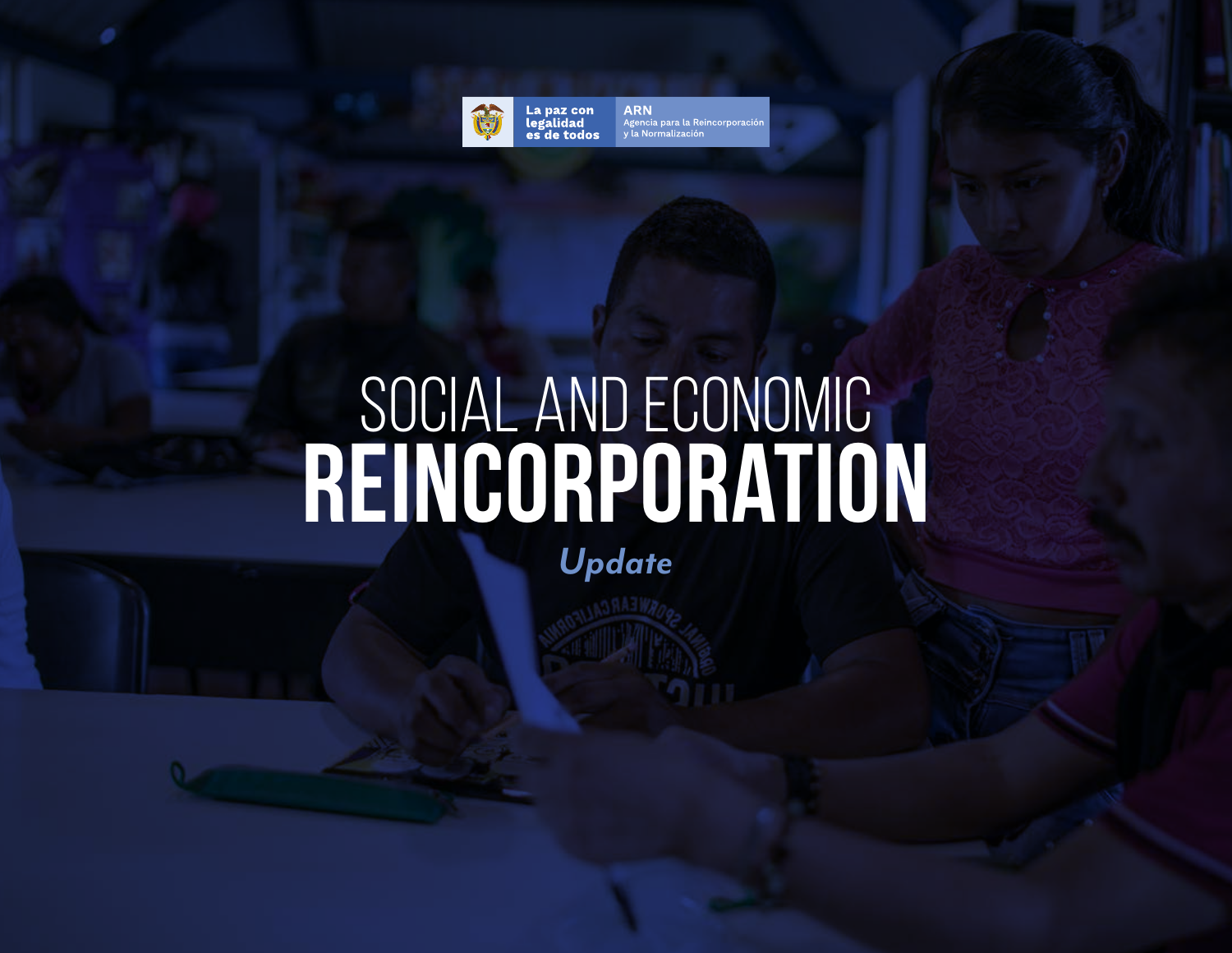This publication is addressed at people who are in the process of economic and social reincorporation in the former Territorial Spaces of Training and Reincorporation (**ETCRs**) and the national territory at large.

This update presents information related to components, stages and criteria of the Reincorporation Route that came into effect January 1st, 2020. It also provides details about ways to access the economic benefits provided by current regulations – specifically the Single Normalization Allowance, the Basic Income, monthly allowances and resources for productive or housing projects. In addition, the Social and Economic Reintegration Update provides interesting information on the stabilization process currently under way at former **ETCRs**.

It must be noted that the Farc component before the National Reincorporation Council (**CNR**) contributes to and reviews this publication.

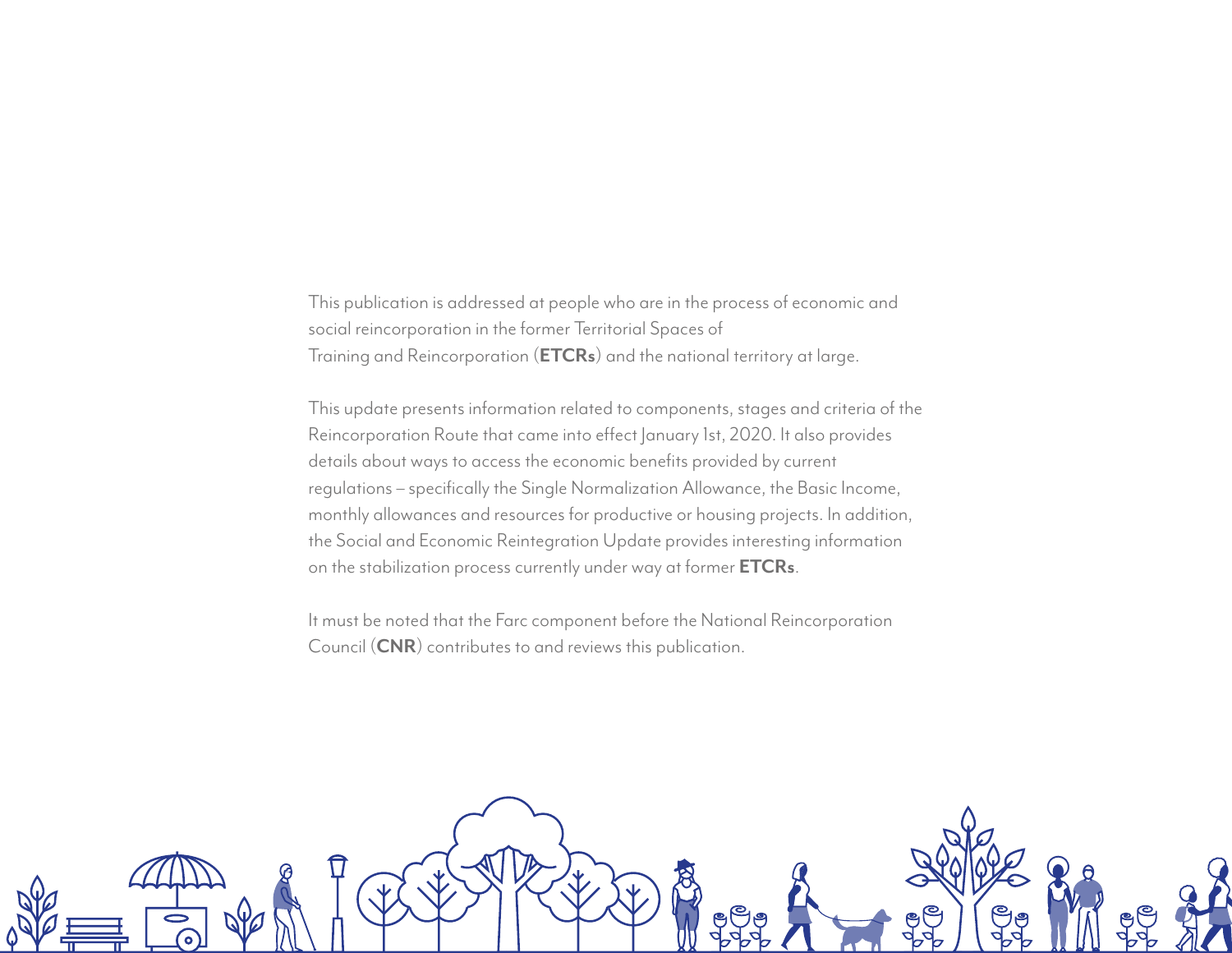### Social and Economic **Reincorporation** *Route*

The Reincorporation Route is the comprehensive, sustainable and transitory process based on a state-agency initiative that facilitates access to rights, wherein individuals in the process of reincorporation and their families strengthen the necessary capacities to successfully complete their process within the framework of legality.

This route features two stages – **Early Reincorporation** and **Long-term Reincorporation** – and is the result of an agreement concluded with the National Reincorporation Council (**CNR**).

 The Long-Term Reincorporation stage has a Roadmap, which is defined in a participatory way between the individuals in the process of reincorporation and officials of the Agency for Reincorporation and Normalization (**ARN**), to achieve their individual and collective purposes.

The Roadmap's general guidelines are agreed upon between delegates of the Farc component before the National Reincorporation Council (**CNR**) and the Agency for Reincorporation and Normalization (**ARN**).

The Route reflects the commitment of the National Government with the social and economic reincorporation of individuals in the process of reincorporation as accredited by the Office of the High Commissioner for Peace (**OACP**).

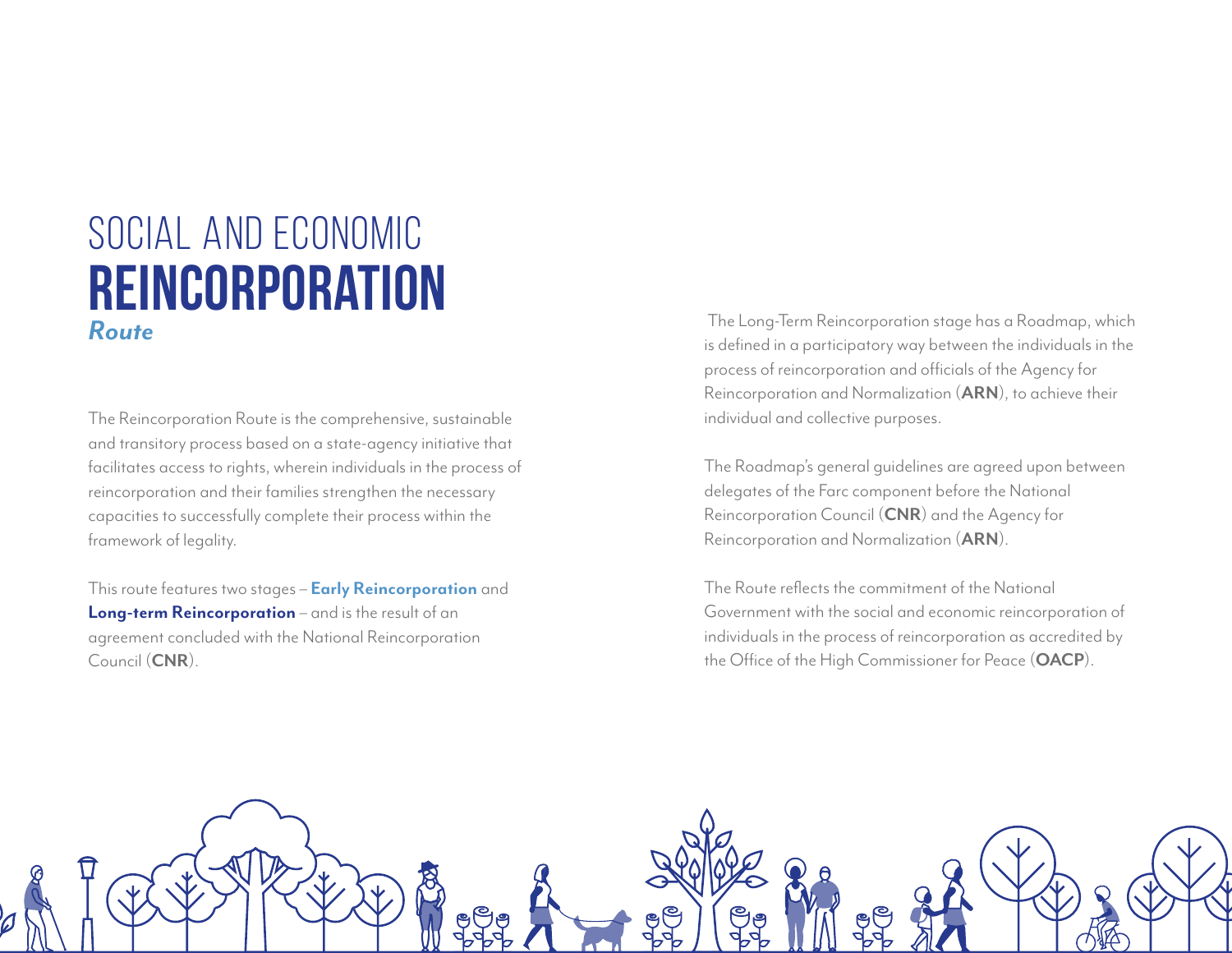## EARLY **reincorporation** *Stage*

The Early Reincorporation Stage has a duration of 24 months after the individual in the process of reincorporation joins the Agency for Reincorporation and Normalization (**ARN**). All actions leading to the adaptation of people in reincorporation to civilian life are developed during this stage; in addition, access of this population to state agency-based services is provided in accordance with their needs and interests.

All individuals in the process of reincorporation must go through this stage.

Basic income, in the amount of **90% the Current Minimum Legal Monthly Wage**, provided the individual in the process of reincorporation has no ongoing employment or contractual link whatsoever. **Single Normalization Allowance** – a one off payment in the amount of **two million Colombian pesos** (COP 2,000,000)**.**

## long term **reincorporation** *Stage*

The Long-Term Reincorporation Stage begins once the 24-month Early Reintegration Period has come to an end. The spectrum of state-agency based service provision is expanded during this stage, and the individual and collective capabilities of the people in the process of reincorporation are strengthened for the exercise of their rights and duties. Thus, individuals in the process of reincorporation are expected to achieve reincorporation in a comprehensive and effective fashion.

This stage involves crosscutting co-responsibility, comprehensive support and monitoring-related actions. In addition, the Route provides adequate attention to the population based on their ethnicity, sex, sexual orientation, gender identity, life project and conditions of disability.

Long-term Reincorporation encompasses seven components:









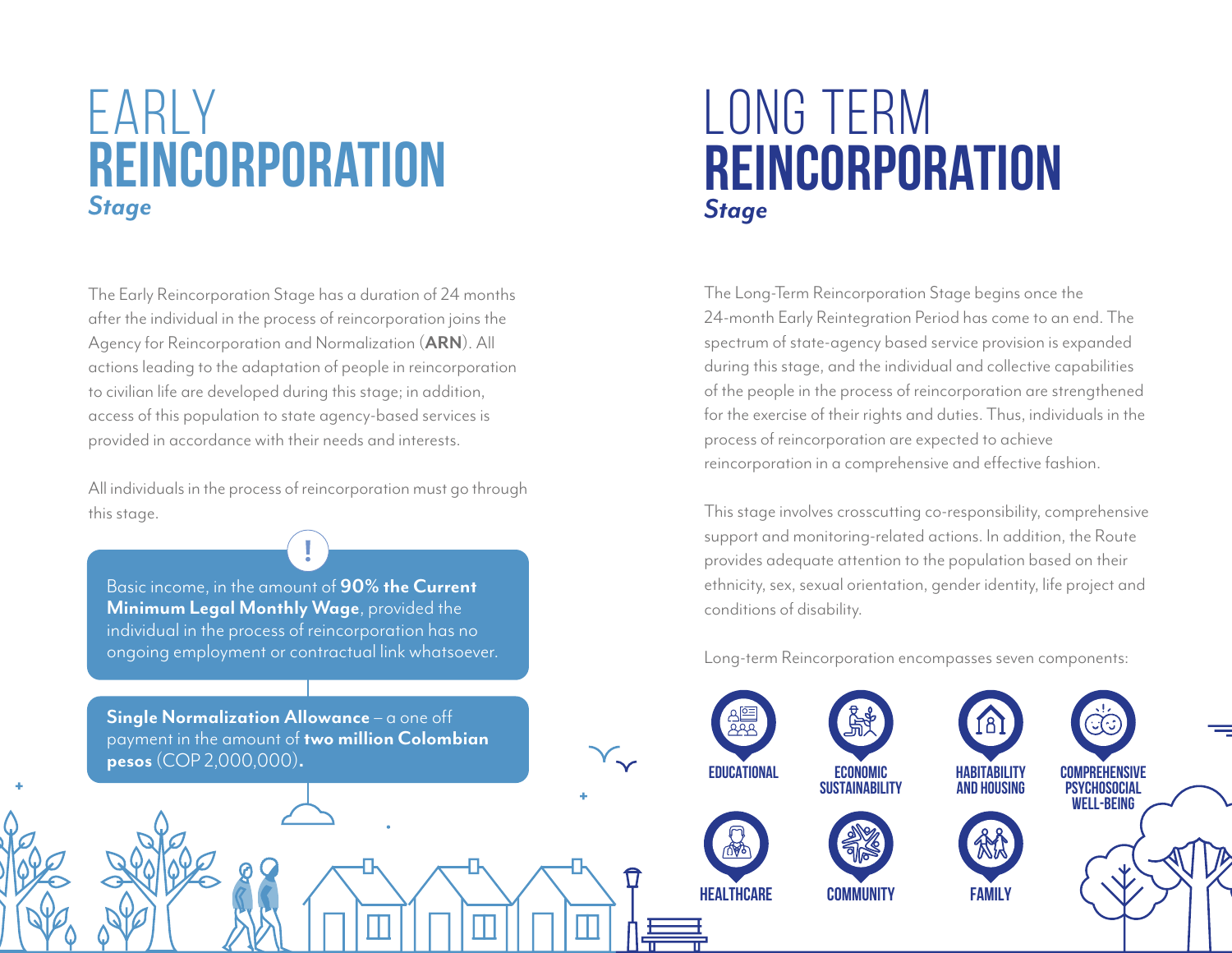

 $\overline{\mathbb{Q}}$ 

 $\overline{\mathsf{T}}$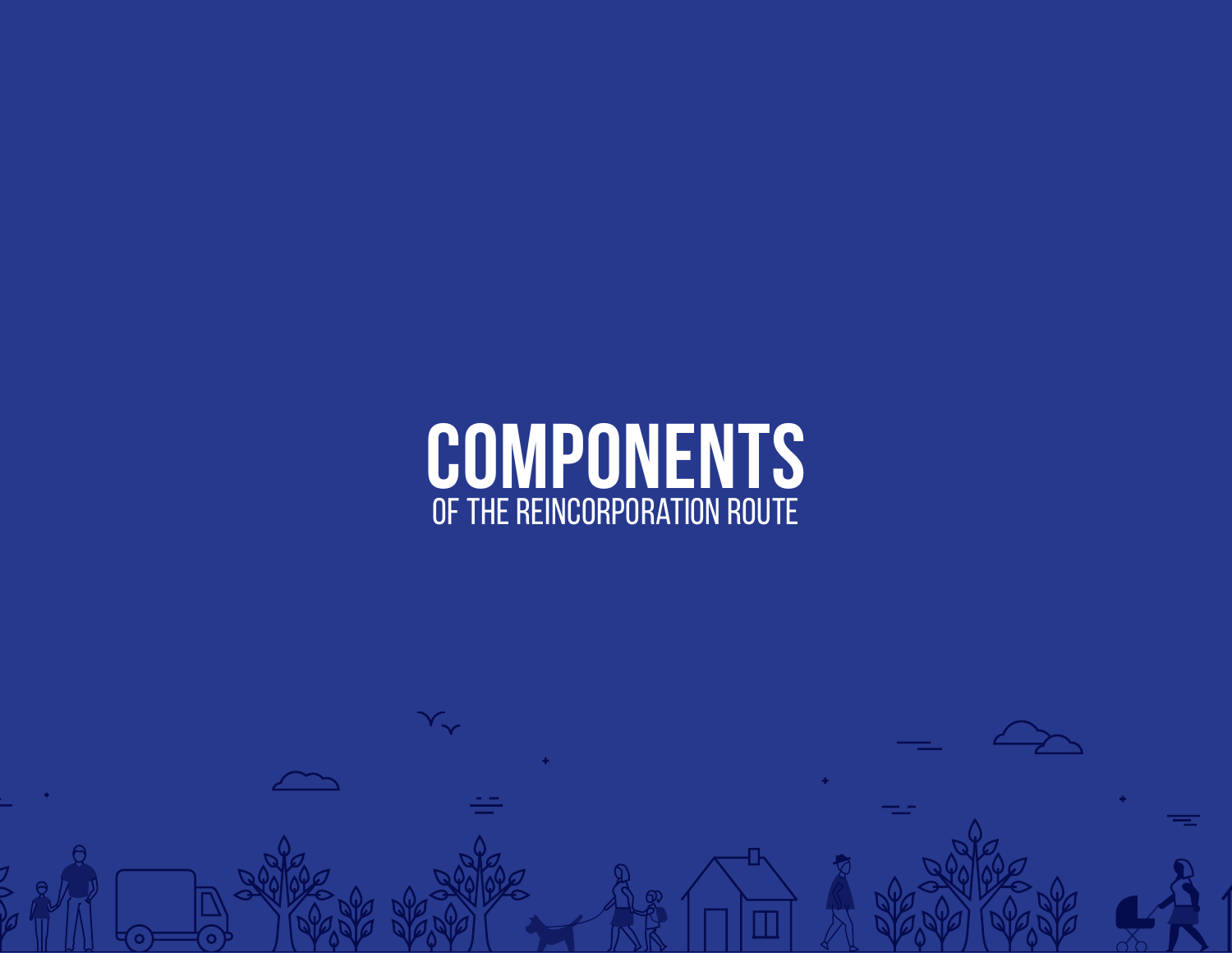

Individuals in the process of Reincorporation and their families will be able to access primary and secondary basic education, middle, technical and technological education through public institutions in the territories and under flexible education models implemented throughout the country, according to their needs and interests. Flexible education models are as follows:

#### **Education** and Training Plowing for **Education**

Itinerant Teacher

In addition, mechanisms will be managed to facilitate admission to higher education programs with institutions endorsed by the Ministry of National Education.

#### **Training for the trades and human development**

Individuals in the process of Reincorporation and their families will be able to access training programs for the trades and human development. The goal here is to allow these individuals to acquire knowledge and skills to carry out a productive activity as employees or entrepreneurs, whether individually or collectively.

The Agency for Reincorporation and Normalization (ARN) will manage, support and promote actions to facilitate access to – and permanence within – the Educational System. By the same token, ARN will take actions to facilitate access to higher education and job training programs on the part of individuals in the process of reincorporation.

**It should not go without mentioning that individuals in the process of reincorporation will also have an opportunity to access the public-agency based services available in the territories.**

 $\bullet$ 

 $\bullet$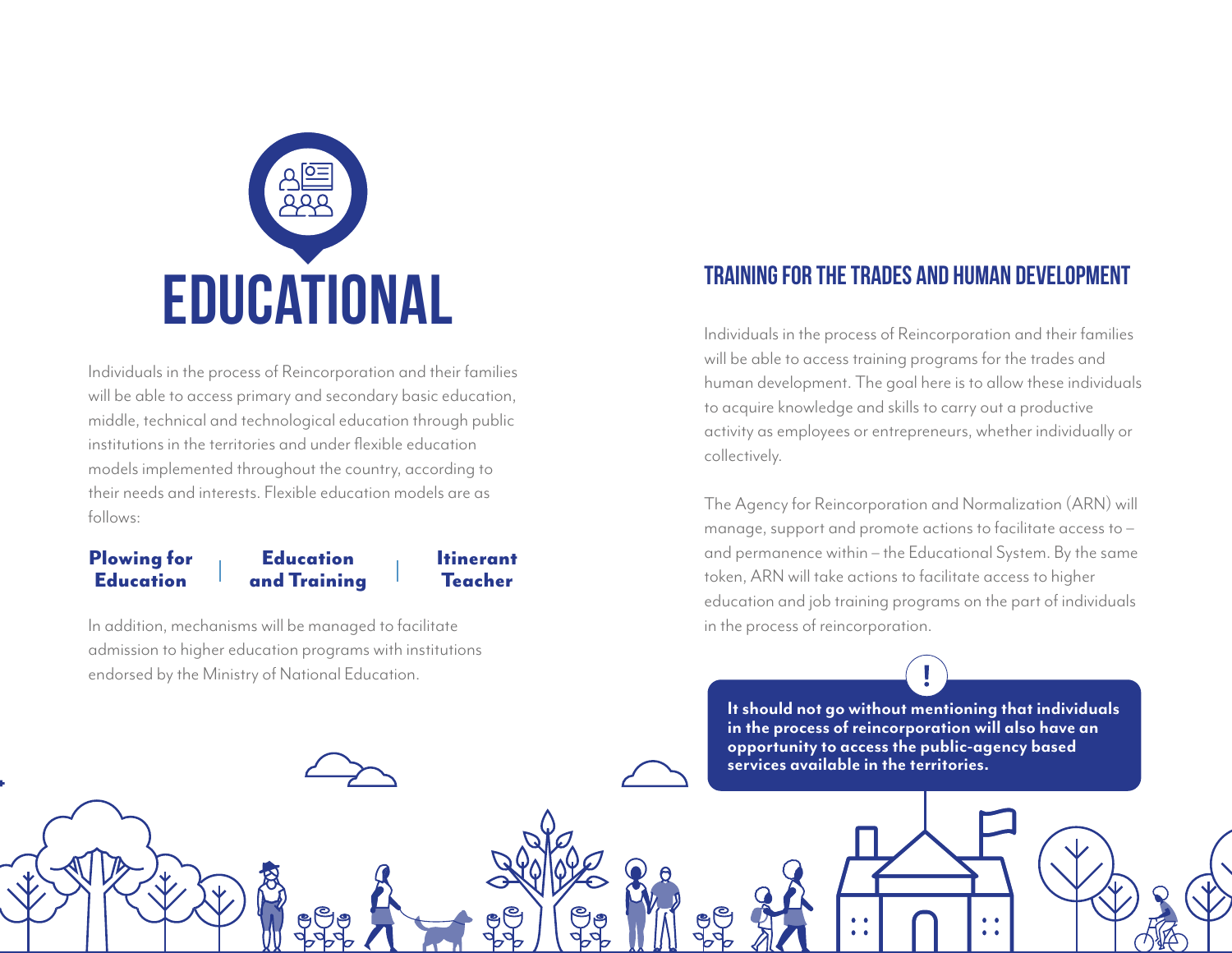

Generation of sustainable income sources in the medium to long term will be promoted, alongside actions seeking to strengthen co-ops and processes of labor inclusion, taking into account territorial, differential and gender-based approaches.

Similarly, project design stages will be supported and technical assistance will be provided in unison with territorial, national and international institutions.

#### **COLLECTIVE PRODUCTIVE PROJECTS:**

Approved by the National Reincorporation Council - **CNR**.

#### **INDIVIDUAL PRODUCTIVE PROJECTS:**

Approved by the Agency for Reincorporation and Normalization - **ARN**.

**Individuals in the process of reincorporation are entitled to a one-time economic benefit in the amount of 8 million Colombian pesos (COP 8,000,000) for use in productive (individual or collective) projects or for housing acquisition, improvement or renovation.**



Individuals in the process of reincorporation will receive support from the **ARN** in coordination with local and national agencies for housing acquisition, improvement or sanitation and construction of dispersed or grouped housing solutions, whether individually or managed through a co-op. Also, assisted self-construction processes will be supported and strengthened by training strategies.

**It should be noted** that requirements must be met in terms of property ownership (real estate history and ownership certificate, in the name of the owner, with cadastral registration number) to use the economic benefit for sanitation and improvement of housing in accordance with current regulations.

**Support and procedural management will be provided to promote habitability and housing conditions, in accordance with the territorial context, the state-agency based services available and in coordination with competent authorities.**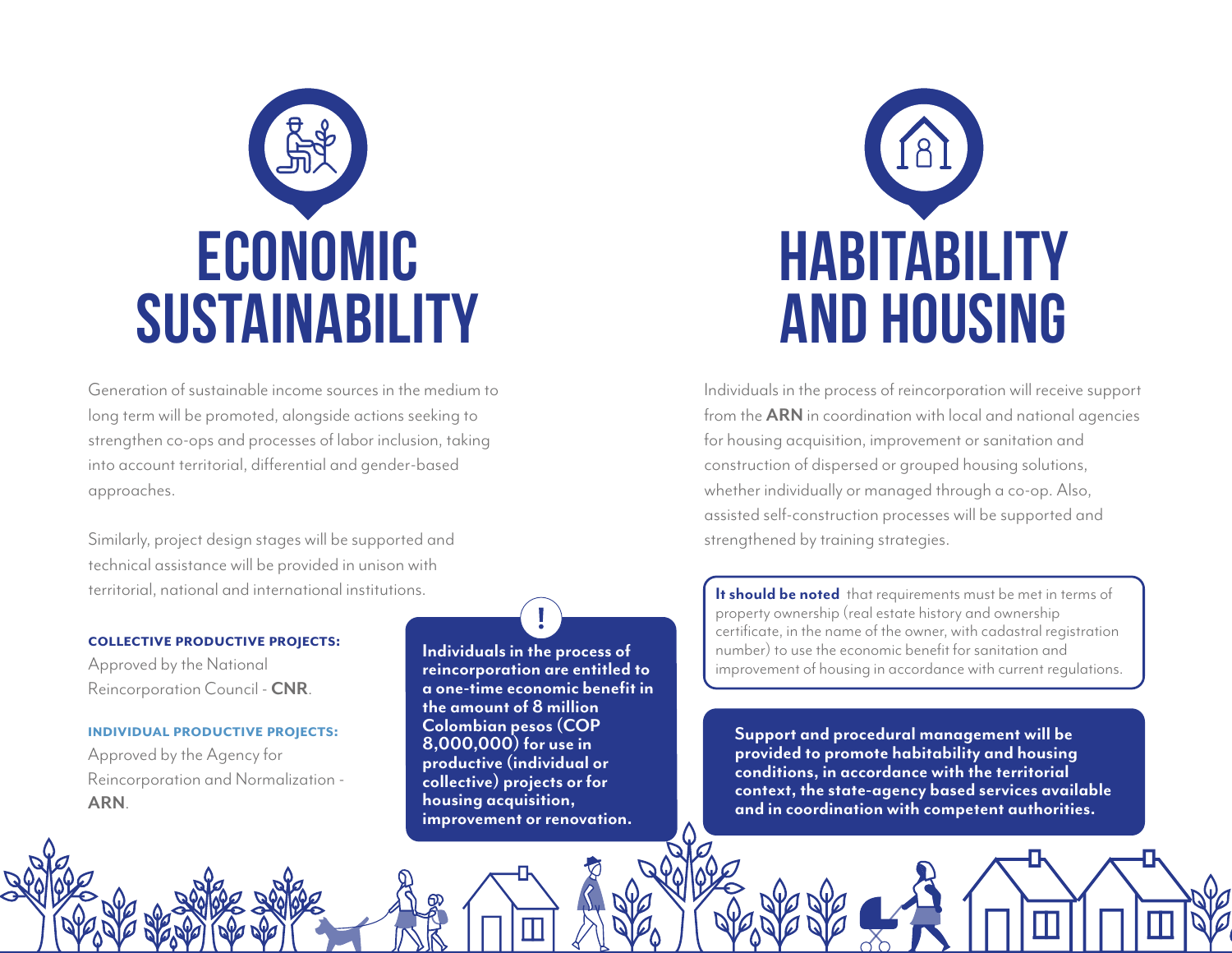

Individuals in the process of reincorporation and their families will be registered before the General Social Security and Healthcare System. To this effect, **ARN** will manage the corresponding affiliation procedures and will provide counsel for understanding the inner workings of the Social Security and Healthcare System, their duties and rights, the comprehensive network of services and social participation in healthcare.

Additionally, people with disabilities, people with high-cost illnesses and the elderly may participate in specific programs as established by the Government.

The Government will carry out the necessary actions to bring healthcare closer to remote rural areas.

 $\mathsf{Y}_{\mathsf{v}}$ 



The actions in this component seek to enable individuals in the process of reincorporation to enhance their capabilities to establish meaningful relationships, strengthen their interpersonal ties and contribute to the improvement of the quality of individual and collective life, in addition to contributing to the coexistence and reconciliation of the territories where reincorporation is taking place.

**This component will be developed in accordance with the psychosocial accompaniment program, which is jointly designed with the delegates of the Farc component before the National Reincorporation Council (CNR).**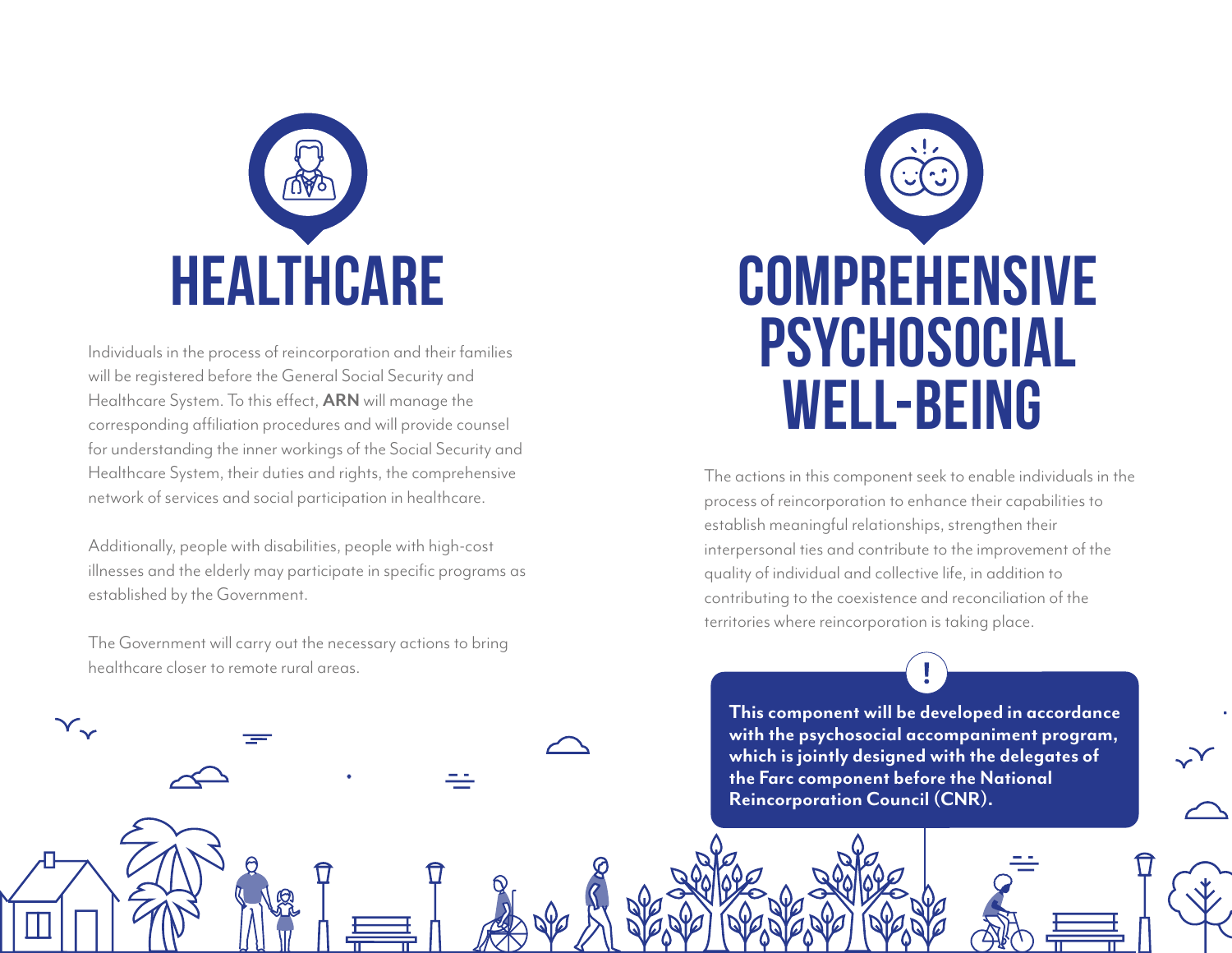

Individuals in the process of reincorporation and their families will receive support from **ARN** for strengthening bonds of mutual care, coexistence and the promotion of family development. In addition, they will receive guidance and management for access to services to enable the exercise of their rights, with special emphasis on children and adolescents, in coordination with public agencies.



This component contributes to the strengthening of the social tissue, coexistence and reconciliation in the territories where the Reincorporation Policy is developed, through actions within the framework of the community reincorporation strategy and other initiatives.

### **REINCORPORATION ROADMAP**

The Reincorporation Roadmap is the instrument that gathers the agreements between individuals in the process of reincorporation and ARN regarding the components established in the Long-term Reincorporation Stage. The Roadmap will be agreed upon alongside the **ARN** facilitator, and may be individual or collective in nature, as per the guidelines agreed upon with the Farc component before the National Reincorporation Council (**CNR**).

The Roadmap will prioritize components deemed necessary for the advancement of social and economic reincorporation, and will rely on the support and management of **ARN** for the development of the Reincorporation Roadmap.

**Do contact your reincorporation facilitator or liaison officer should you have any questions in relation to the design of the Roadmap.**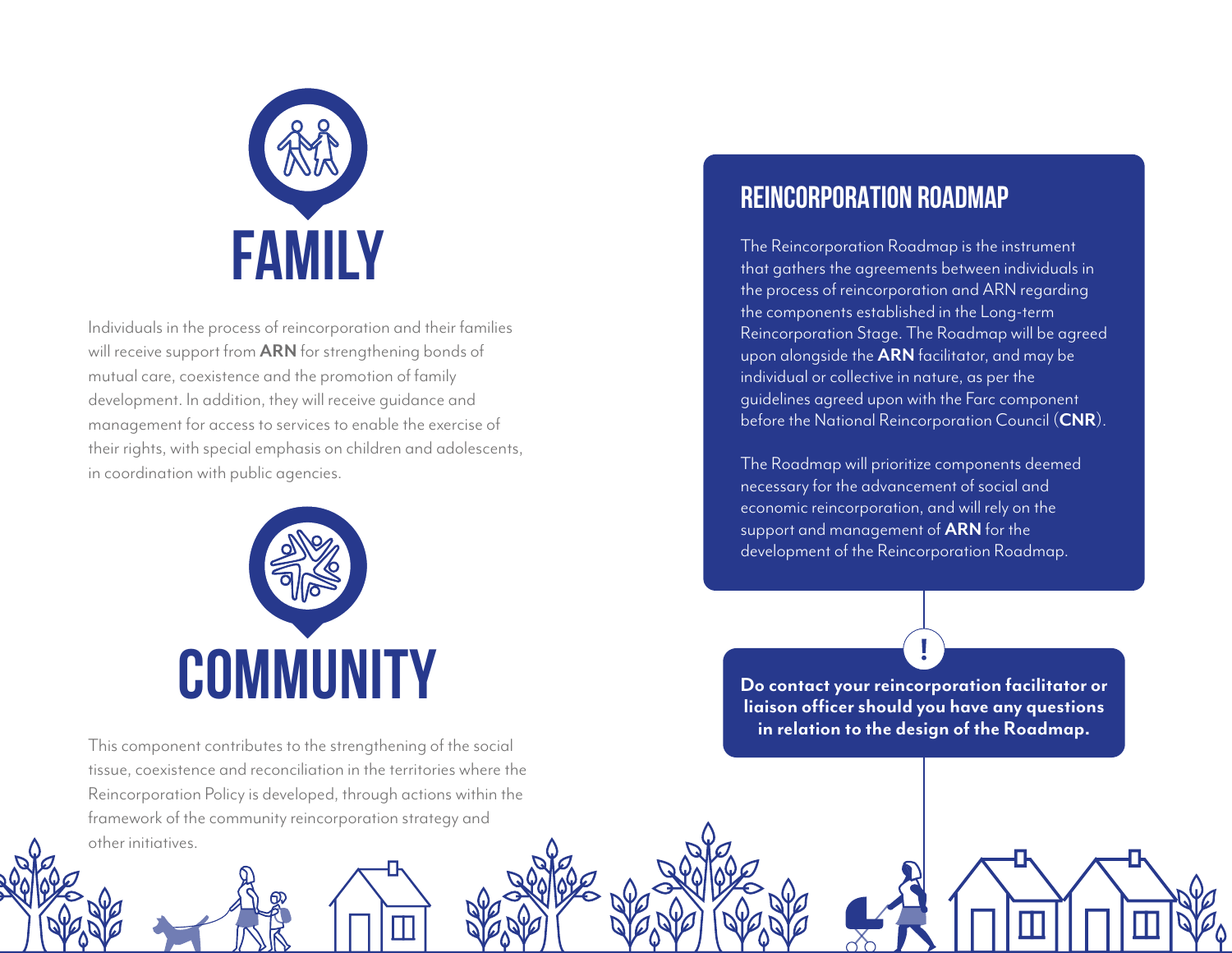# **ACCESS TO ECONOMIC AND SOCIAL BENEFITS**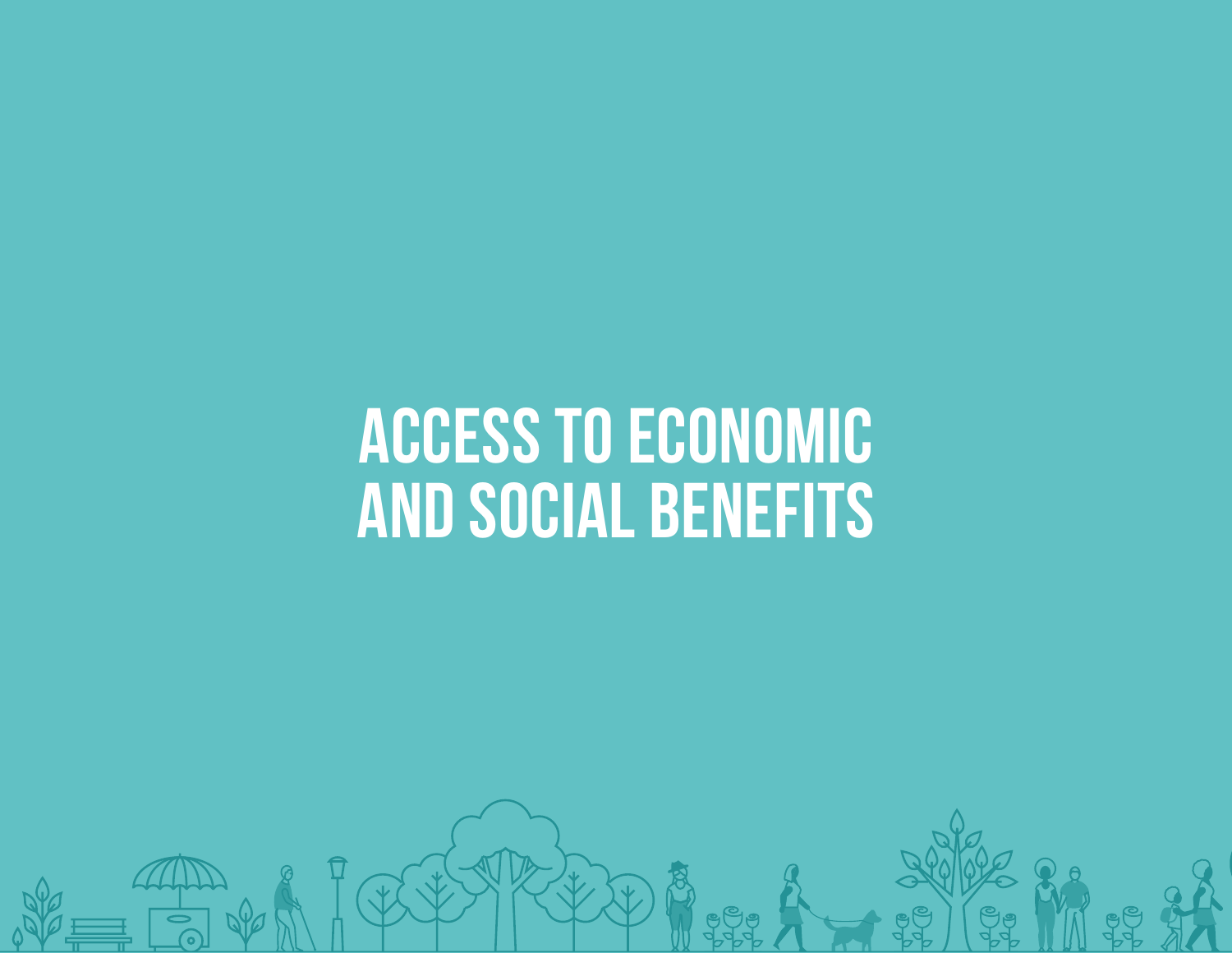

## **SINGLE NORMALIZATION ALLOWANCE**

#### **¿what is it?**

The Single Normalization Allowance is an economic benefit granted to individuals accredited by the Office of the High Commissioner for Peace (**OACP**). This is a one off payment in the amount of **two million Colombian pesos (COP 2,000,000)**.



#### **¿what is it?**

**introducción 02**

It is an economic benefit equivalent to 90% of the Minimum current legal monthly wage paid during the Early Reintegration stage for a period of 24 months, starting on the date whereupon the **OACP** communicates accreditation to the **ARN**. The economic benefit is delivered monthly to individuals in the process of reincorporation who have no ongoing employment or contractual link whatsoever.

**This benefit will continue to be received if the 24-month basic income period has not been completed.**

**Note that you should contact ARN two months before completing the 24-month basic income period to verify registration and attendance to activities under the social and economic reincorporation program, so as to avoid disruptions in the corresponding disbursements.**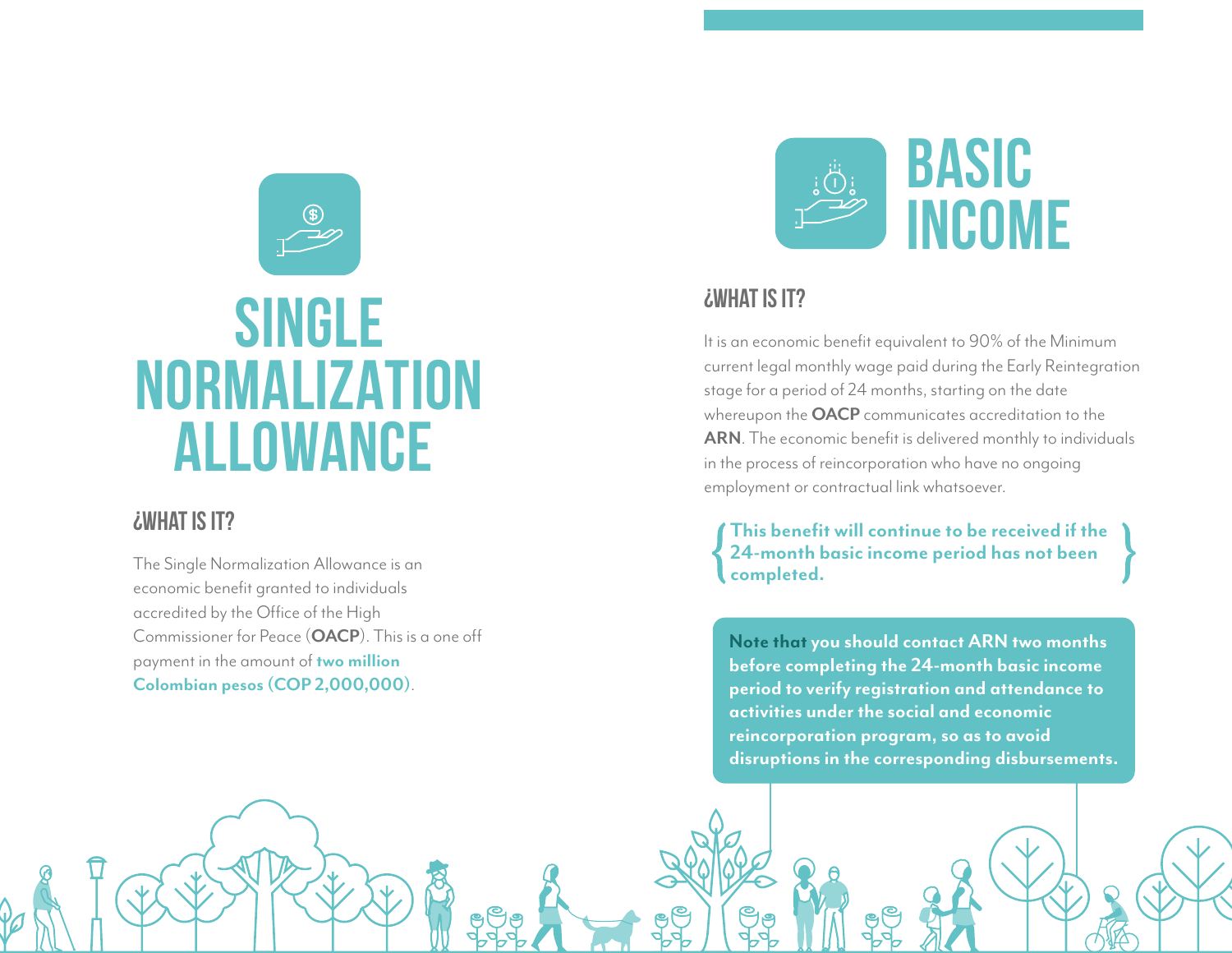

#### **¿what is it?**

Monthly allowances are an economic benefit granted after 24 months of basic income, which corresponds to **90% of the Minimum current legal monthly wage** and is subject to participation in activities agreed upon in the **Roadmap**.

#### **¿Who is entitled to it?**

Individuals in the process of reincorporation accredited by the OACP who comply with the monthly agreements and activities established in the Roadmap, with the support provided by ARN.

#### **¿WHEN IS NON-ATTENDANCE TO ANY OF THE ACTIVITIES SCHEDULED FOR THE MONTH EXCEPTIONALLY JUSTIFIED?**

- Medical disability.
- Maternity leave.
- Appearances pursuant to summons submitted by the Comprehensive System of Truth, Justice, Reparation and Guarantees of Non-Repetition.
- Departure from the country which has been duly authorized by the competent authority.
- Extraordinary events (Force Majeure, Acts of God, domestic calamity, illness or death of a member of your family group), in accordance with regulations currently in force.

**Please note that in the event of occurrence of any of the situations above, you have a period of one month to submit supporting documentation to your facilitator in relation to any exceptional cases.**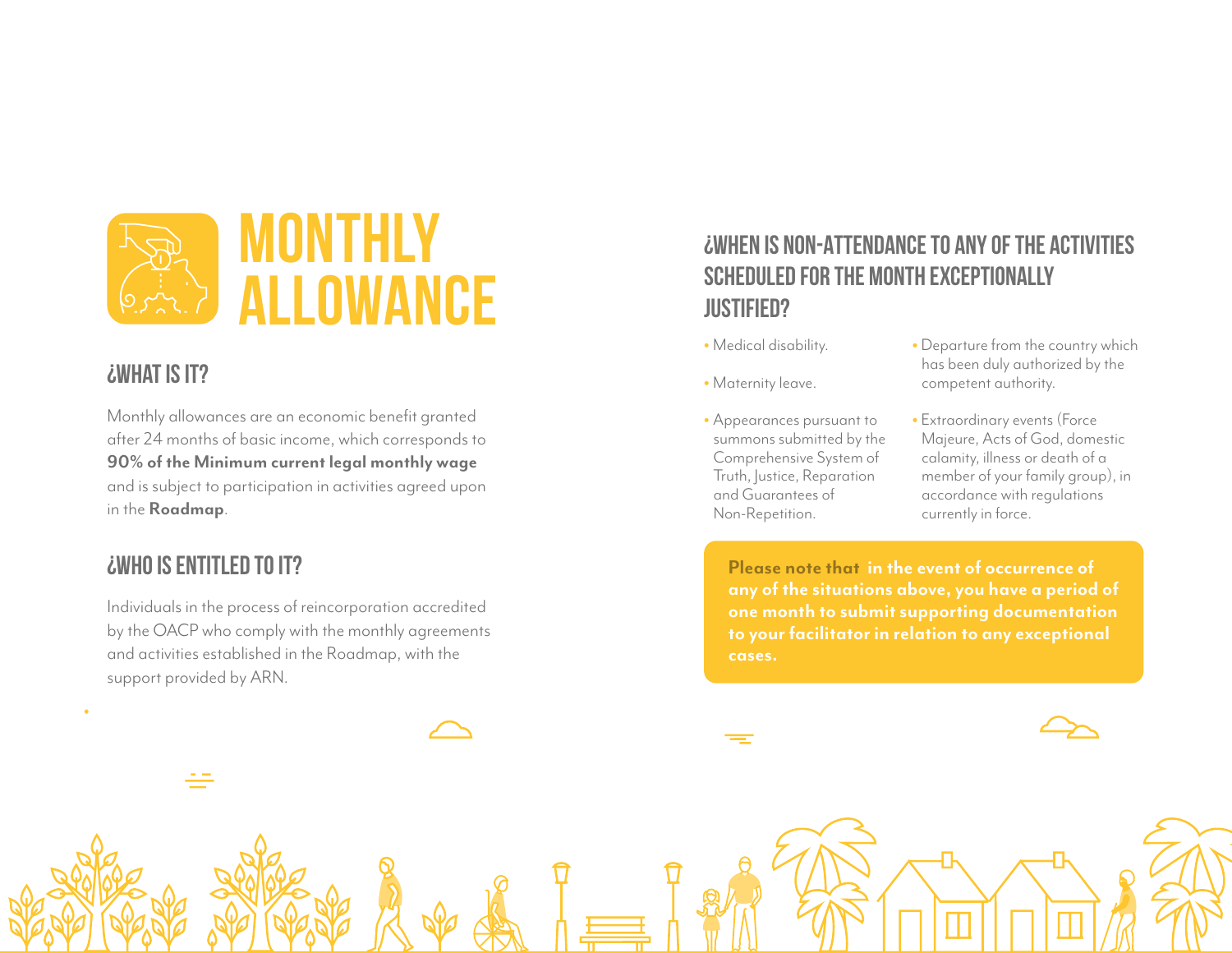#### **¿Are individuals who are working entitled to the monthly allowance?**

**YES**

Provided the income you receive is less than five (5) Current Minimum Legal Monthly Wages. In any case, **ARN** will continue to accompany the reincorporation process (social benefits).

### **Can the benefits of the reincorporation process be temporarily limited?**

**yes**

The monthly allowance will be temporarily limited whenever one of the following situations occurs:

- Deprivation of liberty.
- Pursuant to a court order.

### **Can the benefits of the reincorporation process be permanently discontinued?**

**yes**

In any of the following situations:

- Sentences for intentional crimes committed after December the 1st, 2016.
- Sentences issued by the Special Indigenous Jurisdiction for crimes committed after December the 1st, 2016.
- Pursuant to a ruling issued by a Justice of the Republic.
- Ruling issued by the OACP ordering the expulsion of the individual from the list of former Farc-Ep members.

**COMPLIANCE WITH THE AGREEMENTS AND ACTIVITIES AGREED UPON IN THE ROADMAP ARE REQUIREMENTS FOR THE DISBURSEMENT OF THE MONTHLY ALLOWANCE.**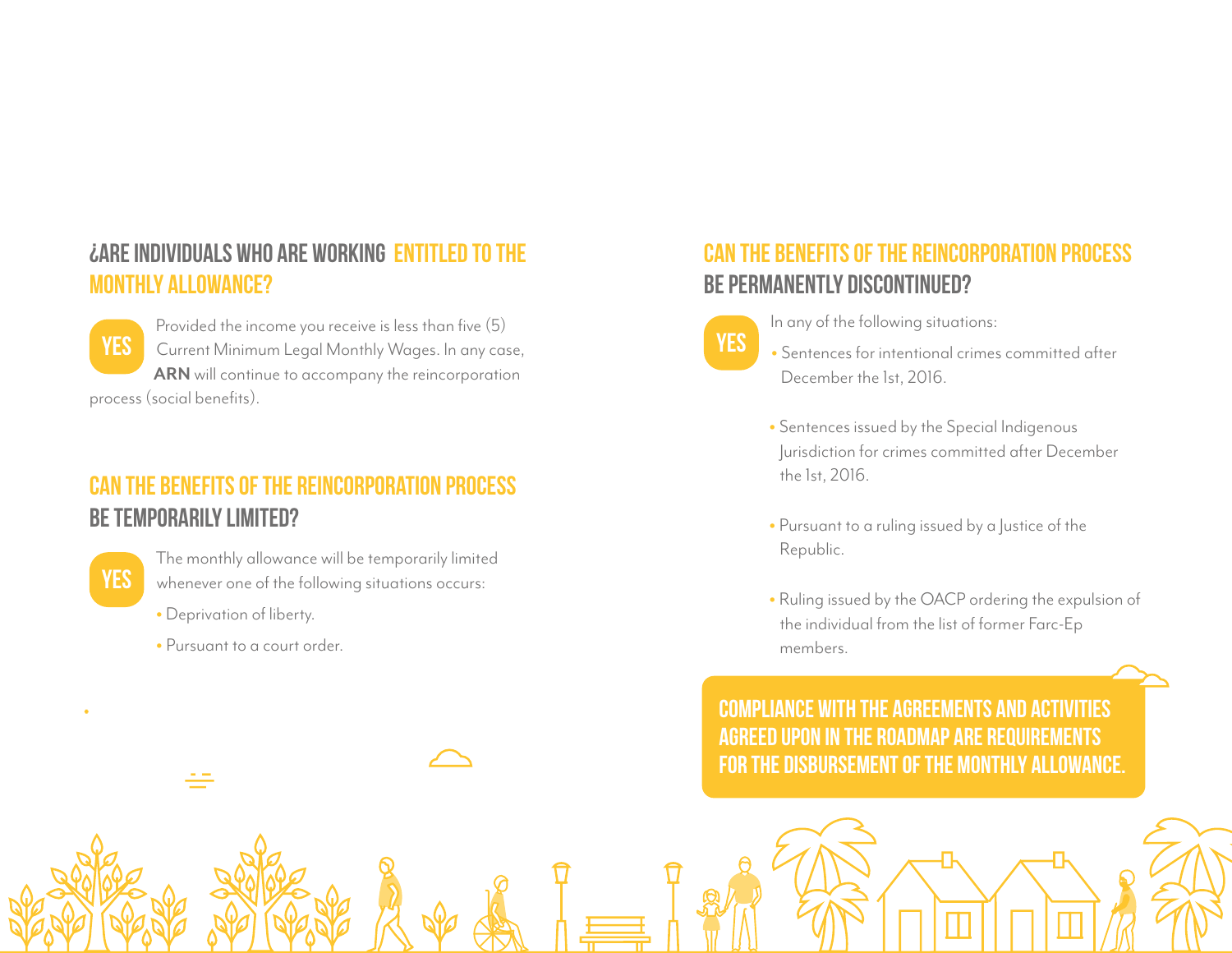# **FORMER TERRITORIAL SPACES FOR TRAINING AND REINCORPORATION (ETCRs)**

#### **¿WHAT WILL HAPPEN TO THE FORMER ETCRs?**

The former ETCRs will not disappear, nor will they be evicted, while the process ordaining of each territory. During this period, the former Spaces will continue to be managed by ARN with guarantees for the provision of food, public services and security measures. The National Government shall further its commitment to those who continue to live within legality.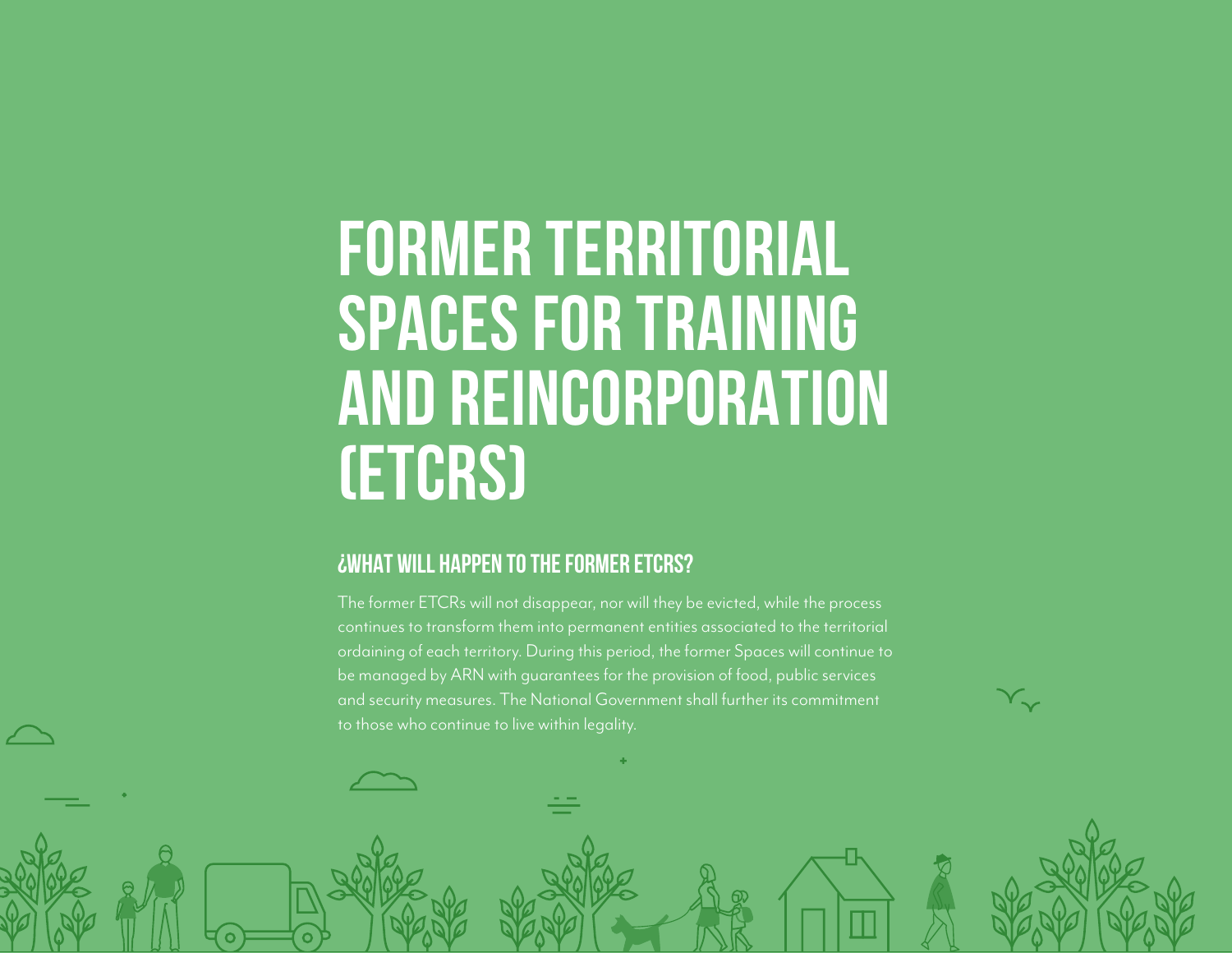

#### **food:**

**ARN** will continue to guarantee the supply of food for the population in the process of reincorporation at places designated by the National Government, according to current regulations.



#### **security:**

Security measures will be maintained by law enforcement agencies at former **ETCRs** .



#### **HEALTHCARE:**

The National Reincorporation Council (**CNR**) TWG defined the healthcare plan for the year 2020, as approved in session No. 106.



#### **PROVISION OF PUBLIC SERVICES:**

**ARN** will continue to manage and provide public services at former **ETCRs** while the process of transformation of these spaces is under way..

 $Y \sim$ 

#### **ACCESS TO LAND:**أبراهاً

Since the Final Agreement did not provide access to land for individuals in the process of reincorporation, the National Government enabled the possibility of generating access to land, in order to support progress in a long-term reincorporation process. Access to land is designed to have a productive vocation, or for the generation of housing solutions focused on this population.

Furthermore, the National Reincorporation Council (**CNR**) will work hand in hand with the communities to find solutions that allow to consolidate the territory through access to land.

**Please note that, under the National Development Plan, the National Government opens a new access route to land associated with the existence of a productive project.**